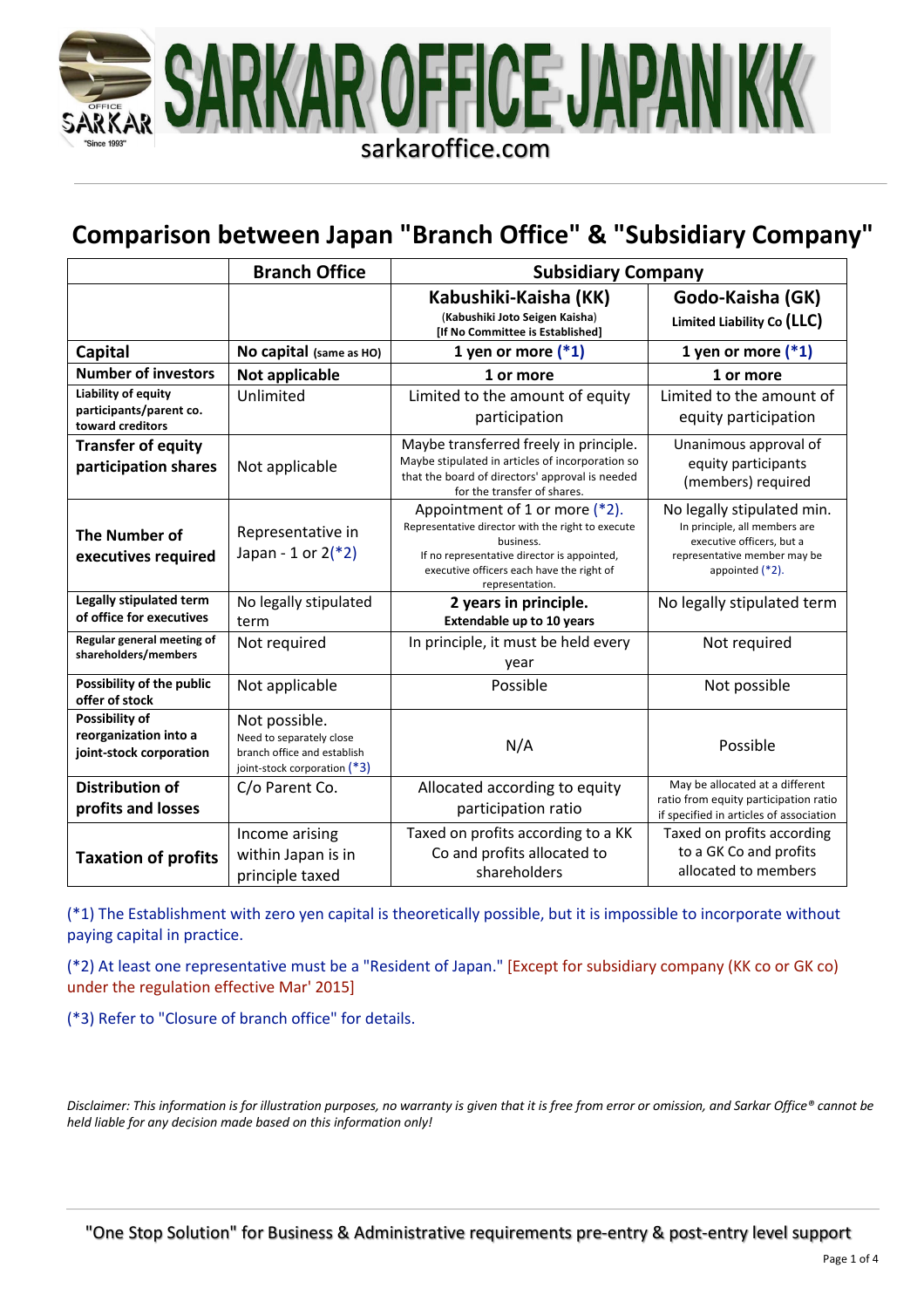

## **Comparison between Japanese Kabushiki Kaisha and Godo-Kaisha**

|                                | Kabushiki Kaisha                    | Godo Kaisha                            |  |
|--------------------------------|-------------------------------------|----------------------------------------|--|
|                                | (Kabushiki Joto Seigen Kaisha)      | <b>Limited Liability Co (LLC)</b>      |  |
|                                | [If No Committee is Established]    |                                        |  |
|                                | It may be transferred freely in     | Unanimous approval of equity           |  |
| <b>Transfer of equity</b>      | principle.                          | participants (members) is required.    |  |
| participation share            | Maybe stipulated in articles of     |                                        |  |
|                                | incorporation so that the board of  |                                        |  |
|                                | directors' approval is needed for   |                                        |  |
|                                | the transfer of shares.             |                                        |  |
|                                | Appointment of one (1) or more      | No legally stipulated minimum.         |  |
|                                | required.                           | In principle, all members are          |  |
| <b>Number of executives</b>    | Representative director with the    | executive officers, but a              |  |
| required                       | right to execute business. If no    | representative member may be           |  |
|                                | representative director is          | appointed.                             |  |
|                                | appointed, executive officers each  |                                        |  |
|                                | have the right of representation.   |                                        |  |
| <b>Legally stipulated term</b> | 2 years in principle.               | No legally stipulated term             |  |
| of office for executives       | Expandable up to 10 years           |                                        |  |
| Possibility of a               |                                     | Possible. However, the co should       |  |
| Company                        | Not possible                        | nominate an individual staff from the  |  |
| to be a Director               |                                     | CO.                                    |  |
|                                |                                     |                                        |  |
| Director must be from          |                                     | In principle, all members are          |  |
| shareholder / member           | Not necessarily                     | executive officers, but maybe          |  |
|                                |                                     | stipulated otherwise in "Articles of   |  |
|                                |                                     | Association"                           |  |
| <b>Regular general meeting</b> | In principle, it must be held every | Not required                           |  |
| οf                             | year                                |                                        |  |
| shareholders/members           |                                     |                                        |  |
| Possibility of the public      | Possible                            | Not possible                           |  |
| offer of stock                 |                                     |                                        |  |
| Possibility of                 | A joint-stock corporation (KK) may  | A limited liability company (LLC) (GK) |  |
| reorganization                 | be reorganized into a limited       | may be reorganized into a joint-stock  |  |
|                                | liability company (LLC) (GK).       | corporation (KK)                       |  |
| <b>Distribution of profits</b> | Allocated according to equity       | May be allocated at a different ratio  |  |
| and losses                     | participation ratio                 | from equity participation ratio if     |  |
|                                |                                     | specified in Articles of Association   |  |

*Disclaimer: This information is for illustration purposes, no warranty is given that it is free from error or omission, and Sarkar Office® cannot be held liable for any decision made based on this information only!*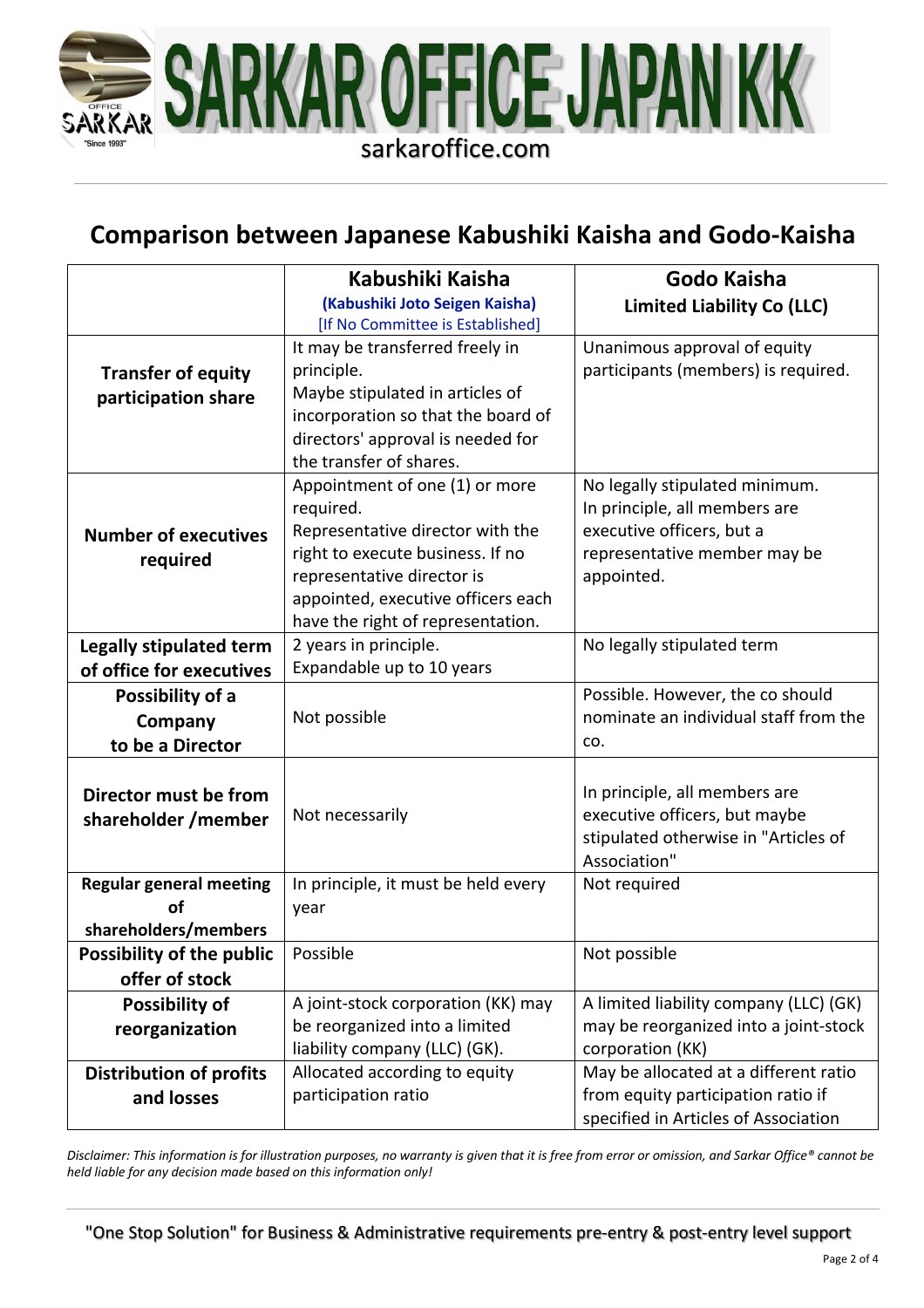

## **Comparison of different types of legal business entity in Japan**

Foreign companies or entrepreneurs generally engage in business operations by establishing a branch office, subsidiary company, or limited liability partnership. The legal differences between each of these are summarized in the following table.

|                                                                    | <b>Branch Office</b>                                                                                              | <b>Subsidiary Company</b>                                                                                                                                                                                             |                                                                                                                                                | <b>Partnership Business</b>                                                                                |
|--------------------------------------------------------------------|-------------------------------------------------------------------------------------------------------------------|-----------------------------------------------------------------------------------------------------------------------------------------------------------------------------------------------------------------------|------------------------------------------------------------------------------------------------------------------------------------------------|------------------------------------------------------------------------------------------------------------|
|                                                                    |                                                                                                                   | Kabushiki-Kaisha                                                                                                                                                                                                      | Godo-Kaisha                                                                                                                                    | <b>Limited Liability</b>                                                                                   |
|                                                                    | <b>Branch Office</b>                                                                                              | (KK Co)                                                                                                                                                                                                               | (GK Co)                                                                                                                                        | Partnership                                                                                                |
|                                                                    |                                                                                                                   | (Joint-stock Corporation)<br>{(Kabushiki Joto Seigen Kaisha)<br>(If No Committee is Established)}                                                                                                                     | Limited Liability Co<br>(LLC)                                                                                                                  | (LLP)                                                                                                      |
| <b>Restrictions on</b><br>equity participation                     | Notification not required<br>with the Bank of Japan<br>(Except specific industries)                               | Notification must be filed<br>to the Bank of Japan                                                                                                                                                                    | Notification must be<br>filed to the Bank of<br>Japan                                                                                          | Notification not<br>required<br>with Bank of Japan<br>(Except specific industries)                         |
| <b>Capital</b>                                                     | No capital (same as HO)                                                                                           | 1 yen or more $(*1)$                                                                                                                                                                                                  | 1 yen or more $(*1)$                                                                                                                           | 2 yen or more (if 2 Partners)                                                                              |
| <b>Number of investors</b>                                         | Not applicable                                                                                                    | 1 or more                                                                                                                                                                                                             | 1 or more                                                                                                                                      | 2 or more $(*3)$                                                                                           |
| Liability of equity<br>participants/parent co.<br>toward creditors | Unlimited                                                                                                         | Limited to the amount<br>of equity participation                                                                                                                                                                      | Limited to the<br>amount of equity<br>participation                                                                                            | Limited to the<br>amount of equity<br>participation                                                        |
| <b>Transfer of equity</b><br>participation share                   | Not applicable                                                                                                    | Maybe transferred freely in<br>principle. Maybe stipulated in<br>articles of incorporation so that<br>the board of directors' approval is<br>needed for the transfer of shares.                                       | Unanimous approval<br>of equity<br>participants<br>(members) required                                                                          | Unanimous<br>consent of partners<br>required                                                               |
| <b>Number of</b><br>executives required                            | Representative in<br>Japan - 1 or $2(*2)$                                                                         | Appointment of 1 or<br>more $(*2)$ .<br>Representative director with the right to<br>execute business.<br>If no representative director is appointed,<br>executive officers each have the right of<br>representation. | No legally<br>stipulated min.<br>In principle, all members<br>are executive officers, but<br>a representative member<br>may be appointed (*2). | No legally stipulated<br>min.<br>All partners are<br>executive officers (*3).                              |
| <b>Possibility of a Company</b><br>to be a Director                | Not applicable                                                                                                    | <b>Not possible</b>                                                                                                                                                                                                   | <b>Possible.</b> However, the<br>co must nominate one<br>staff from the co. $(*2)$                                                             | Not applicable                                                                                             |
| Director/Executive must<br>be from<br>shareholder/member           | Not applicable                                                                                                    | Not necessarily                                                                                                                                                                                                       | In principle, all members<br>are executive officers, but<br>maybe stipulated otherwise<br>in "Articles of Association"                         | Not applicable                                                                                             |
| Legally stipulated term                                            | No legally stipulated                                                                                             | 2 years in principle.                                                                                                                                                                                                 | No legally                                                                                                                                     | No legally                                                                                                 |
| of office for executives                                           | term                                                                                                              | <b>Expandable up to 10 years</b>                                                                                                                                                                                      | stipulated term                                                                                                                                | stipulated term                                                                                            |
| Regular general meeting of<br>shareholders (members)               | Not required                                                                                                      | In principle, it must be held<br>every year                                                                                                                                                                           | Not required                                                                                                                                   | Not required                                                                                               |
| Possibility of the public<br>offer of stock                        | Not applicable                                                                                                    | Possible                                                                                                                                                                                                              | Not possible                                                                                                                                   | Not possible                                                                                               |
| Possibility of<br>reorganization into a<br>joint-stock corporation | Not possible.<br>Need to separately close the<br>branch office and establish a joint-<br>stock corporation $(*4)$ | N/A                                                                                                                                                                                                                   | <b>Possible</b>                                                                                                                                | Not possible. Need to<br>dissolve the partnership and<br>establish a joint-stock corporation<br>separately |
| Possibility of<br>reorganization                                   | Not possible. Need to<br>separately close branch office<br>and establish KK or GK (*4)                            | A joint-stock corporation (KK)<br>may be reorganized into a<br>limited liability company (GK).                                                                                                                        | LLP (GK Co) may be<br>reorganized into a KK                                                                                                    | Not possible. Need to<br>separately dissolve the partnership<br>and establish a KK or GK Co.               |
| <b>Distribution of profits</b><br>and losses                       | C/o Parent Co.                                                                                                    | Allocated according to<br>equity participation ratio                                                                                                                                                                  | Maybe allocated at a different<br>ratio from equity participation<br>ratio if specified in articles of<br>association                          | Maybe freely allocated<br>with the unanimous<br>approval of partners                                       |
| <b>Taxation of profits</b>                                         | Income arising within<br>Japan is in principle<br>taxed                                                           | <b>Taxed on profits according</b><br>to a KK Co and profits<br>allocated to shareholders                                                                                                                              | Taxed on profits<br>according to a GK Co.<br>and profits allocated<br>to members                                                               | No taxation on LLP.<br><b>Taxation of profits</b><br>allocated to partners                                 |

"One Stop Solution" for Business & Administrative requirements pre-entry & post-entry level support